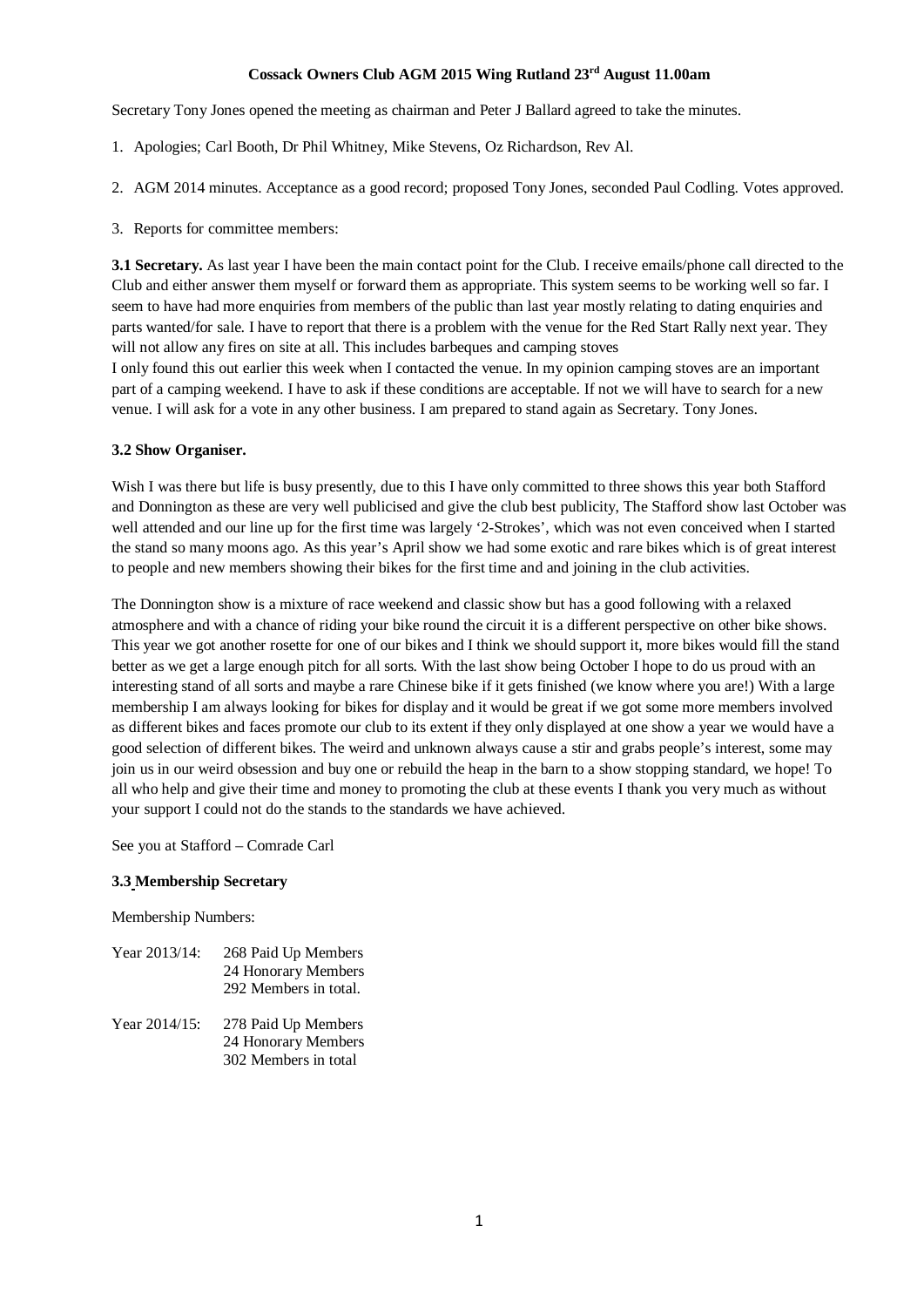Below is a table showing the monthly breakdown of new and renewed membership.

| <b>MONTH</b>  | <b>NEW MEMBERS</b> | <b>RENEWED MEMBERS</b> | <b>TOTAL</b> |
|---------------|--------------------|------------------------|--------------|
| $Sep-14$      | 11                 | 15                     | 26           |
| October       | 6                  | 20                     | 26           |
| November      | 5                  | 17                     | 22           |
| December      | 3                  | 13                     | 16           |
| $Jan-15$      | $\overline{2}$     | 15                     | 17           |
| February      | 6                  | 11                     | 17           |
| March         | 12                 | 17                     | 29           |
| April         | 3                  | 14                     | 17           |
| May           | 7                  | 26                     | 33           |
| June          | 5                  | 26                     | 31           |
| July          | 14                 | 18                     | 32           |
| August        | $\overline{4}$     | 8                      | 12           |
| <b>TOTALS</b> | 78                 | 200                    | 278          |

During the course of last year 78 people have joined the club compared to only 42 in the year 2013/14. Unfortunately, once again, there are still a significant number of people failing to renew their membership. A total loss of 69 people. This is slightly up on the previous year. But overall we have an increase in membership of 10 from the previous year.

In my role as Membership Secretary I am also responsible for the distribution of Horizontal View.

There continues to be an increase in the numbers of members receiving their copies of Horizontal View by email. 88 people have now taken this option. Of these 16 are new members. Several people have reverted to the posted copy saying they have found they prefer to hold the copy and take it with them to read wherever they may be.

Should it be the will of the membership I am happy to continue in the role of Membership Secretary for a further year.

Gina Inman Membership Secretary

PJB added that a loss of 69 in 278 is only 25% turnover. In the recent past this has been nearer 33%. So average a member stays for 4 years, but suspect that there are many that stay for many years and a few that join for only a year to give an average that actually is not typical.

### **3.4 TREASURER'S REPORT FOR YEAR-END 31 JULY 2015 (incorporating Regalia Secretary's Report**)

Your attention is invited to the attached Year-End Report, which gives a detailed breakdown of Income and Expenditure, by category.

Our bank balance at Year End was £4463.51, compared with £3238.81 for Year End 2014.

Income amounted to £5041.69, coming almost exclusively from membership subscriptions and regalia sales. Income from member subscriptions shows an increase of £199.97 over last year.

Expenditure amounted to £3816.99, compared with £4667.48 for last year. Significantly, postage costs have fallen from £1314.80 last year, to £778.67 this year, attributed to lower postage rates from use of our franking machine, together with less frequent magazine mailings. The other major area of expenditure, printing of the Club magazine, rose from £1633.21 last year, to £1982.00 this year, an increase of £348.79. This was caused by the late submission, by our printer, of an invoice which should have fallen for inclusion in last year's figures. Having recently changed to a new magazine printer, the Club is now paying around  $\pounds120$  less, per issue, than previously, which amounts to an annual saving of over £700, with no reduction in printing quality.

The Club's income has exceeded expenditure by £1224.70, a highly satisfactory figure. Accordingly, I make no recommendation for an increase in membership subscriptions.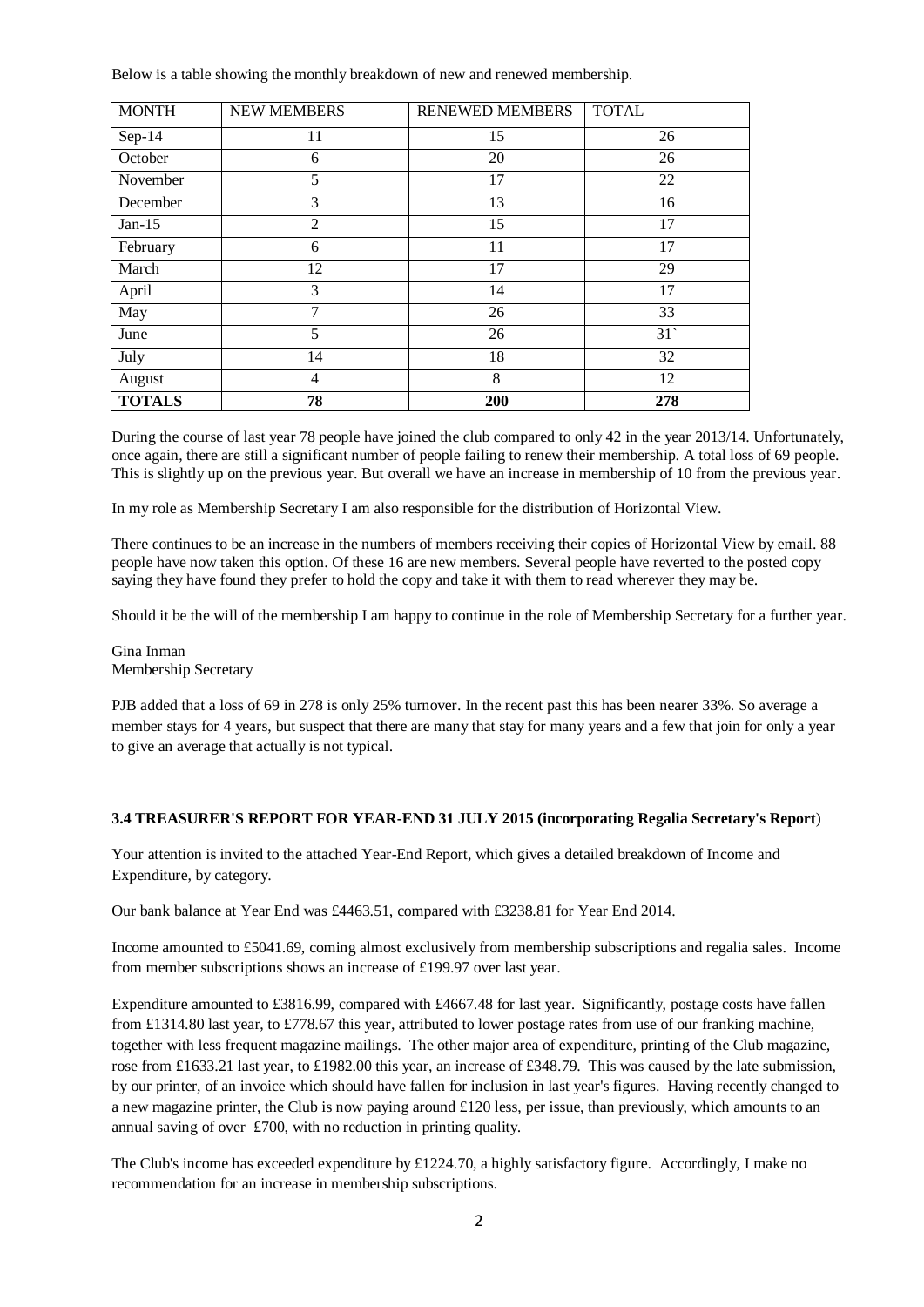Regalia sales continue at a relative trickle. Regalia items have been taken to the two Stafford Classic Shows during the year, but sales there have been fairly disappointing. Regalia sales for the year (£392.35) exceeded costs (£383.76) by £8.59. Since the provision of regalia items is a service for club members and not a profit-raising activity, this can be seen as a satisfactory outcome. However, care will need to be exercised to ensure Regalia remains in the 'black', financially-speaking.

I am willing to continue as COC Treasurer next year, should that be the membership's wish.

|  |  |  |  | Cossack Owners Club – Year-End, 31 July 2015 |
|--|--|--|--|----------------------------------------------|
|--|--|--|--|----------------------------------------------|

| Ledger                                                         | <b>Account</b>           | Amount £ |
|----------------------------------------------------------------|--------------------------|----------|
| <b>Income</b>                                                  | Advertising              | 14.63    |
|                                                                | Donations to COC         | 32.00    |
|                                                                | Membership Subscriptions | 4582.71  |
|                                                                | Rallies                  | 20.00    |
|                                                                | Regalia Sales            | 392.35   |
|                                                                | <b>Total Income</b>      | 5041.69  |
| <b>Expenses</b>                                                | Advertising              | 45.60    |
|                                                                | Equipment                | 301.26   |
|                                                                | Postage                  | 778.67   |
|                                                                | Printing                 | 1982.00  |
|                                                                | Rallies                  | 29.00    |
|                                                                | Regalia                  | 383.76   |
|                                                                | Stationery               | 217.70   |
|                                                                | <b>Sundry Expenses</b>   | 10.00    |
|                                                                | Website                  | 69.00    |
|                                                                |                          |          |
|                                                                | <b>Total Expenses</b>    | 3816.99  |
| <b>Total excess of income over</b><br>expenditure for the year |                          | 1224.70  |

Bank Balance as at Year-End = **£4463.51**

Phil Inman COC Treasurer 19th August 2105

**3.5 President**. Peter has not done much presiding as such since last year. Is pleased that the club seems pretty stable and is able to find good people to run the committee positions well. He can see no great threats to the club in the coming years. Peter J Ballard.

**3.6 Technical Adviser**. Peter has two main roles; technical advice and Date Certificates.

Requests for technical advise have reduced over the years, probably due to there being more information on the web and better access to manuals. May only get one request for help each month. Acknowledged that David Angel at 'F2 Motorcycles' is still giving advice to owners of the 750cc OHV bikes and providing COC application forms to nonmembers.

Requests for Date Certificates are increasing as more bikes are being brought in from EU and such as Ukraine. Date Certificates are required by owners to obtain an age related UK registration number from DVLA. Average is two Date Certs per month, still 100% success rate.

Willing to stay on. Peter J Ballard.